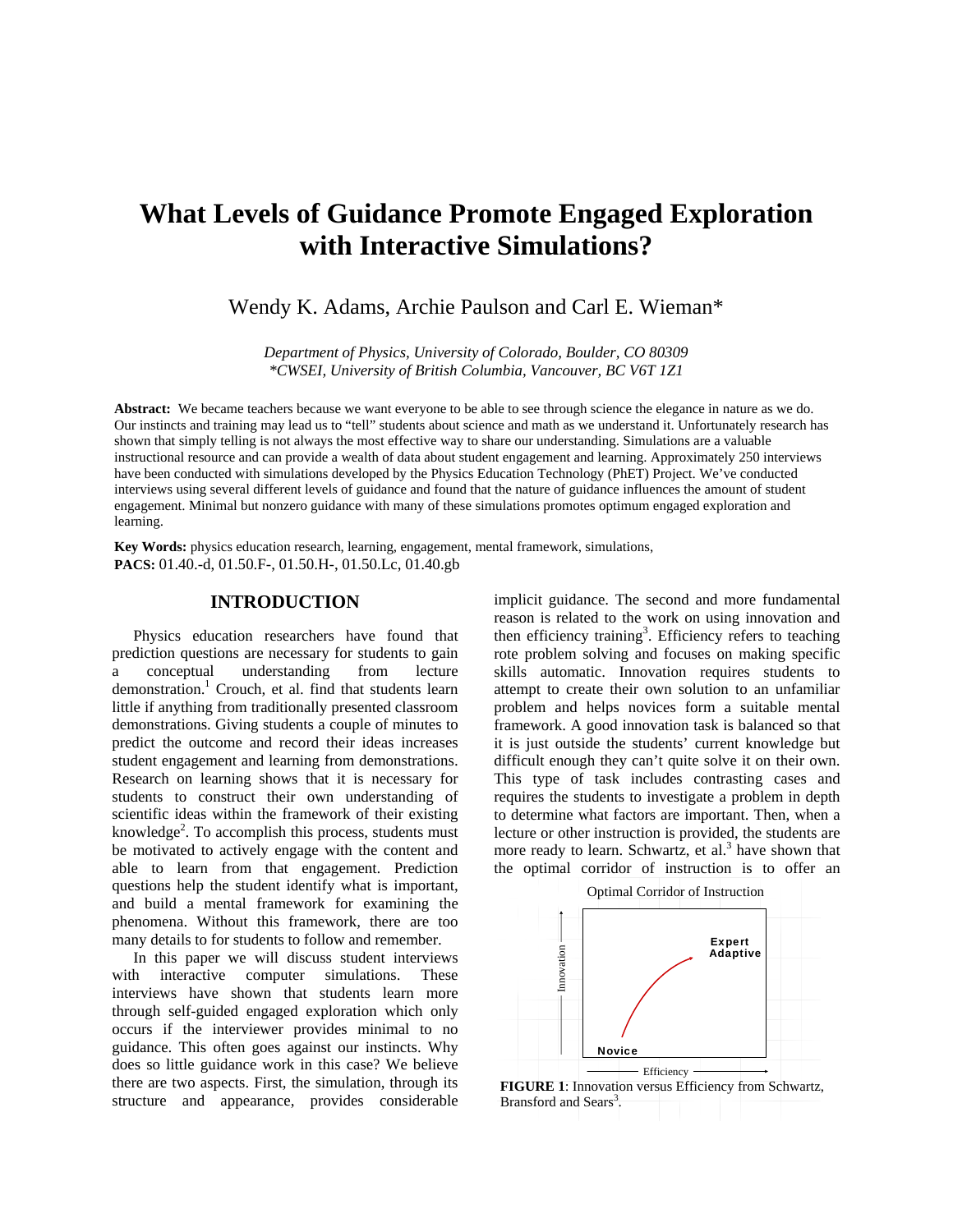innovation task followed by efficiency instruction (FIGURE 1). If the students are told the answer before the innovation task, it "short circuits" the creation of a mental framework, resulting in poor conceptual understanding and transfer.

Innovation tasks, like prediction questions, help develop a framework for novices to store new information. The innovation tasks encourage novices to figure out on their own what types and pieces of information are needed for them to solve the task. Once this framework is constructed, information can be offered to the novice who is then more able to organize and store the information within the framework. This new framework may not be complete; however, due to the existence of a framework, the missing pieces can usually be fit into this new framework with only minor extensions.

## **BACKGROUND**

The Physics Education Technology (PhET) Project<sup>4</sup> has created 80 interactive simulations for physics and chemistry. These simulations have minimal text. One of the key features is the inclusion of balanced challenges such as little puzzles and clues. These challenges are attainable and slowly bring the student to the main goal of understanding the underlying scientific concept via the exploration of physical phenomena. The students interact with the simulations via engaged exploration where they can interact with this visual environment at their own pace, investigating what they are not sure about slowly and building an expert-like mental framework around the concept as they see what features affect how the simulation behaves. This creates an understanding that includes a visualization of the phenomena and many connections between the bits of knowledge.

As a part of the development of PhET simulations, we've video recorded over 250 think-aloud style interviews with more than 100 different student volunteers. The student is not asked for their opinion or feedback on the simulation during these interviews, only to think out-loud as they explore. Four to six 30 – 60 minute interviews are conducted with each version of a simulation<sup>5</sup>. Interview results are used to modify the simulation if necessary and then a new series of interviews are conducted with new students. This process continues until the simulation is eliciting only correct concepts and the interface is intuitive to use.

The PhET simulations are very involved, interactive animated environments that create a unique opportunity for learning not only for the student but the researcher too. The simulations create common visualization for the researcher and the student so that the researcher can almost see what the student is thinking. If the student becomes quiet during the interview, the researcher can "see" what the student is thinking by watching what they are exploring with the simulation. The simulation also provides a common vocabulary. Students often use words they've gotten from the simulation or the researcher can watch what the student is using when they use a particular term to see more precisely what the student is thinking. If the student does not know what word to use for something, they simply demonstrate it with the simulation.

# **LEVELS OF GUIDANCE**

We have conducted several different types of interviews with the PhET simulations. Here we define and compare four different levels of interview guidance:

- Type A no instruction, Type  $B -$  driving questions,
- Type C gently guided, and
- Type  $D$  strongly guided.

For type A and B guidance, user learning is strongly dependent on the quality of the simulation. For Type C and D guidance, user learning is generally independent of the simulation; however, Type C is very sensitive to the construction of the activity.

### **Type A – No Instruction**

"Play with the simulation and talk out loud as you do things." When students explore a simulation with only these instructions, they play with many different things and start with eye catching and inviting items first. If the simulation is too complicated and/or too intimidating, students do not engage in exploration. If the simulation is not inviting and fun, they only play for a short bit or not at all. If the simulation is at a level that encourages exploration, students slowly learn about a phenomenon, discovering what factors make a difference and how they affect the phenomenon. Thus, students build a mental framework and fill in the information they've identified as important via their own questioning. Their interactions are highly dependent on the particular simulation. We have seen that the sequence of students' exploration depends on which features are most inviting and that some features are never noticed if the feature layout is poor or if students' attention is drawn somewhere else in the simulation. The number of controls and level of complexity of the simulation also influences how much the students learn from the simulation. With a welldesigned simulation, Type A guidance can be incredibly productive for learning; however, in the case of a poorly designed or highly complex simulation, this type of guidance can be a complete failure for certain students.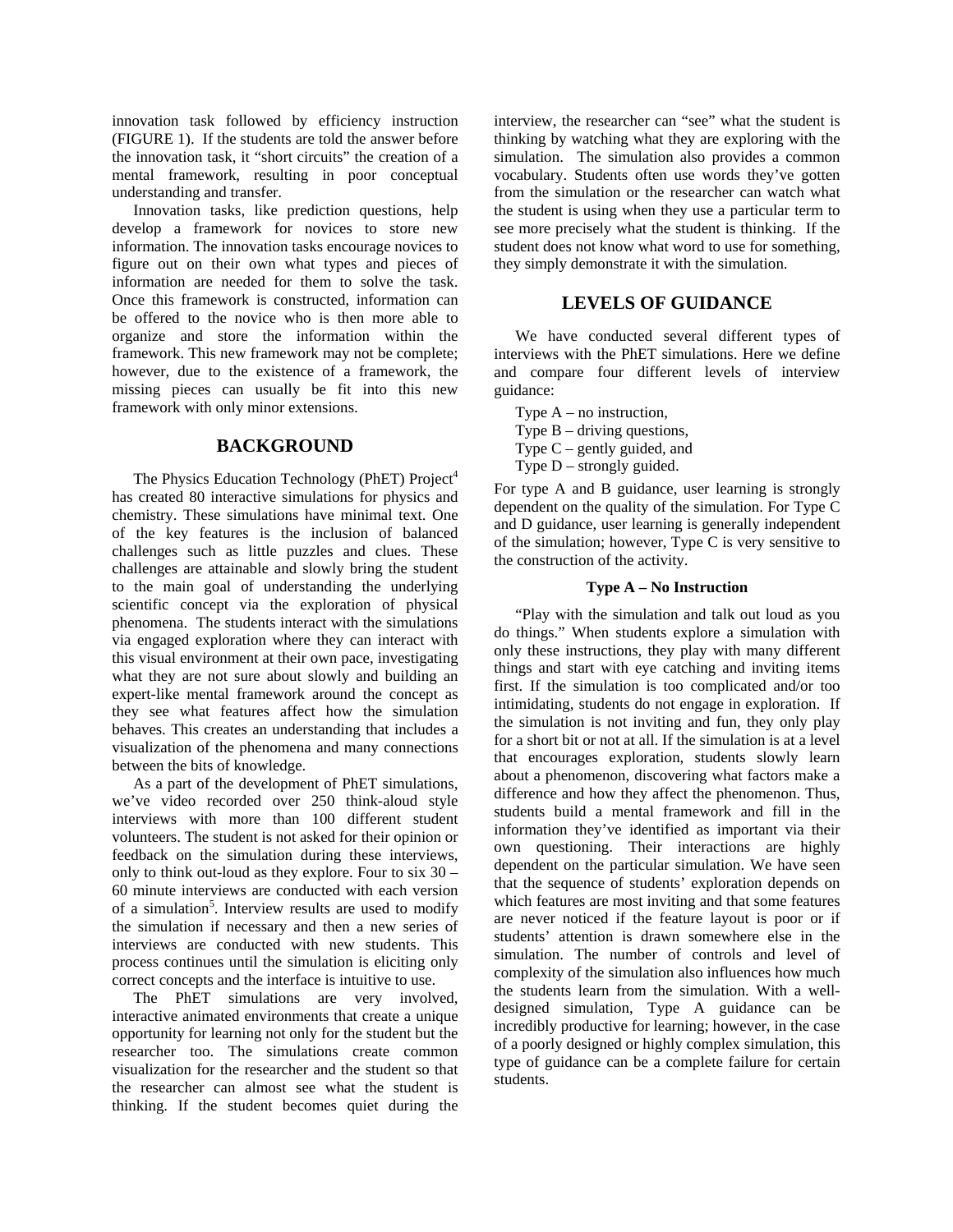

**FIGURE 2**: Faradays Electromagnetic lab. Students can explore magnets, electromagnets, a transformer and a generator.

#### **Type B – Driving Questions**

An interview with driving questions includes open, conceptual questions such as: "Can a magnet affect an electron?" and "What are some ways you can make a magnet?" These questions are asked before the student sees the simulation. After answering the questions, students are asked to play with the simulation and think out-loud as they do so.

When students explore a simulation with only these guiding questions, we observed them explore many different things, again choosing the most inviting items first. Similar to Type A interviews, during this engaged exploration, students build a mental framework and fill in the information they've identified as important via their own questioning. Typically about half of the interviewees spontaneously revise their answers to the driving questions as they explore, while the other half appear to have forgotten the questions. Again, if the simulation is too complicated or too intimidating, students do not spontaneously explore the simulation.

The driving questions provide some direction so that students explore the aspects of the simulation that we've asked them about - sometimes spontaneously and other times after we repeat the questions. A significant advantage of these driving questions is that, for some simulations, the students explore more deeply than they do with Type A guidance. For some simulations, this guidance is required in order to direct the students' attention to a specific concept. The disadvantage of driving questions is that it can often restrict student exploration. With Type B guidance, students tend to explore fewer features of the simulation than with Type A guidance, but they tend to explore particular areas in more depth. The driving questions that work best are open, conceptual questions that do not ask specifically about the simulation, but rather ask about the actual science concept.

Both Type A and Type B interviews result in very impressive student learning. As an example we will

describe a typical interview with Faraday's Electromagnetic Lab (FIGURE 2) with students with no previous knowledge of the subject. All students work through the various tabs, typically taking just under an hour to do so. All students learn that electrons move only if the magnetic field is changing and that this movement lights the light bulb. If there are more loops of wire or if the area of the loops is larger, the bulb will be brighter. They also discover that a coil of wire attached to a battery has moving electrons that create a magnetic field that behaves exactly as the bar magnet does. Students are then able to successfully adjust all the items necessary to improve the efficiency of a generator<sup>6</sup>.

### **Type C – Gently Guided**

Gently guided interviews include a series of questions along the lines of "In the 'Bar Magnet' tab, identify the things on the screen and in the controls in the control panel (at the right.) A. What does the 'Strength' slider do?, B. What does the 'Field Meter' do? etc…" With this sort of activity student exploration is limited to looking just enough into the specific aspect that has been asked about to answer the question. Then they wait for the next question. They rarely explore beyond the bounds of the question. This causes limited framework development because students are not asking their own questions. Often students are not able to tie the bits of information that they've learned together into complete ideas.

With this sort of guidance the responses are not as simulation dependent, since the students are not engaged in exploration. The one exception to this is when the simulation is exceptionally engaging - some students will go ahead and explore a bit beyond the particular question. Gently guided activities can be reasonably effective; however, only if very carefully designed through a cyclic process of writing, interviewing and then rewriting the activity until it takes the students to all of the particular aspects of the simulation they need to examine to understand the concept. We believe by adding and removing particular questions we can direct which aspects of the simulation the students notice. Paulson is currently conducting interviews to verify our hypothesis. The amount of learning with this type of gentle guidance is extremely sensitive to question choice, and so can have widely varying results.

#### **Type D – Strongly Guided**

This type of instruction can also be considered "cookbook". An example for the Faraday simulation would look like the following: "You are going to view the simulation Faraday's Electromagnetic Lab and will be asked a few questions about the concept of Faraday's Law and Flux. In this simulation, you can